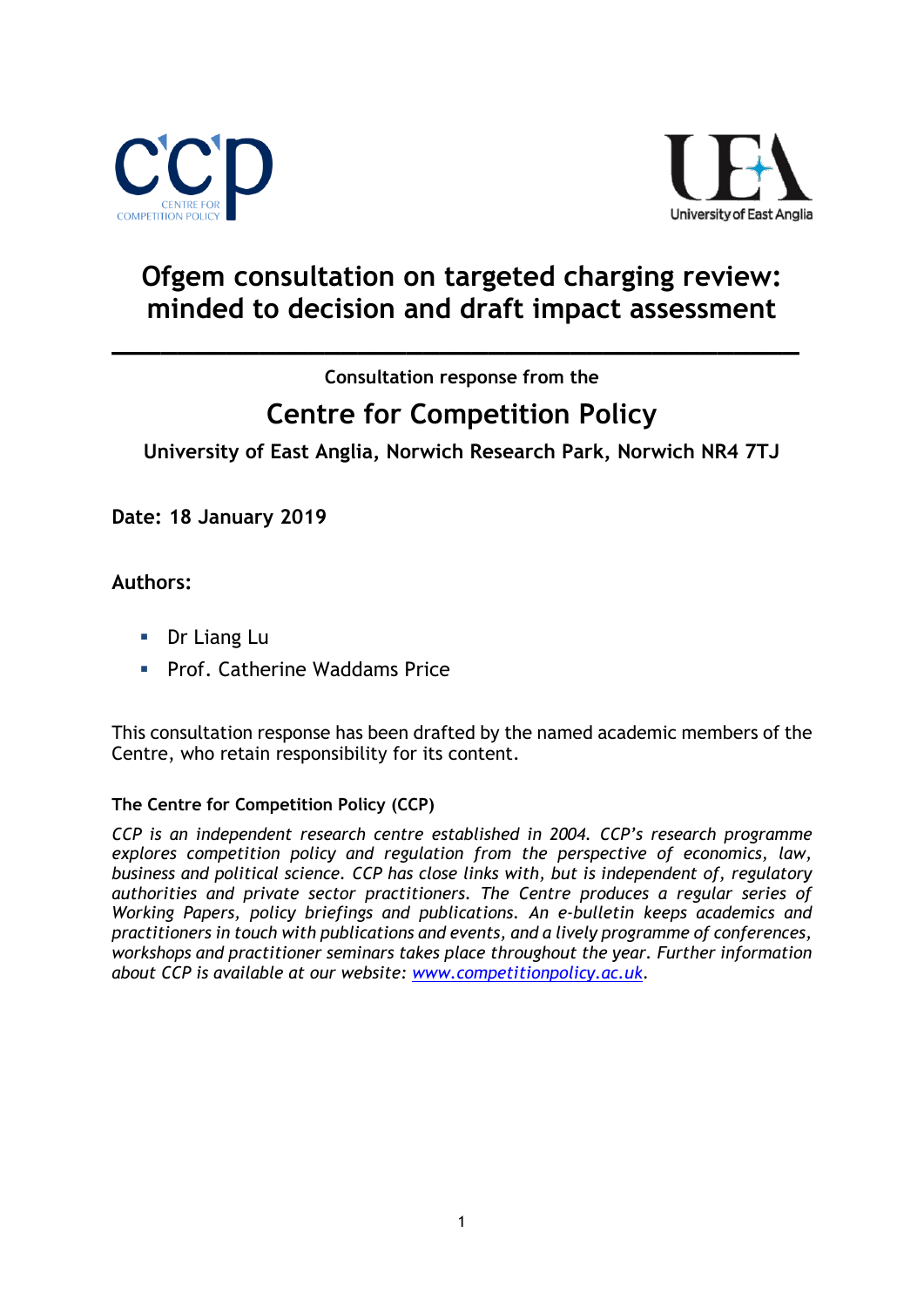#### **CCP Response to Ofgem Consultation on Targeted Charging Review**

The authors welcome the opportunity to respond to Ofgem consultation on the best way of setting the transmission and distribution residual charges. We agree with Ofgem's basic approach to fairness, which reflects our own assessment of fairness in distribution charges in a more general context, prepared for BEUC. <sup>1</sup> We also agree that a major principle behind recovering costs which are 'legacy' rather than forward looking costs, as in the Ofgem consultation, should be to distort consumption and investment decisions as little as possible. Our report majors on domestic customers, most of whom are more likely to alter their demand than to decide to leave the network altogether as a result of price changes. Therefore we agree that the principle of least distortion, as well as the other criteria outlined by Ofgem (in particular practicality and proportionality) indicate that a per customer charge is an appropriate basis for 'residual charges'. We do not comment specifically on Embedded Benefits, but agree that similar principles should apply.

The focus of this response is to take a closer look at the distributional impacts of Ofgem's preferred option of a fixed charge to recover residual costs, as compared to alternative charging options, on domestic customers with different energy usage patterns. Therefore this response is directly related to questions 4, 8 and 10 (a,b). The implications for bills of notional households with some specific consumption characteristics are illustrated in our report for a variety of charging methodologies. Although the report covers the wider issue of allocating both forward looking and residual costs through distribution charges, and additional principles such as efficient signals for future costs are relevant, in this response to Ofgem, we consider residual costs only.

Following the example used by Ofgem when illustrating residual bills of domestic customers in a typical DNO area,<sup>2</sup> we assume that the average residual to be recovered from a domestic customer is  $E64$  per year.<sup>3</sup> Ofgem's preferred option, a fixed charge, allocates preciously a bill of £64 to each domestic customers (except Economy 7), regardless of their consumption characteristics, and we agree that this method meets the principle of reducing harmful distortions as outlined by Ofgem. Our question of interest is how other charging options would allocate the same residual costs across households and the associated implications from a distributional perspective. This may complement Ofgem's discussion on vulnerable consumers, especially if certain correlations exist between households' energy use characteristics and their socioeconomic characteristics such as income.

With a similar modelling approach, our simulation model consists eight 'notional' households that differ from each other in one or more ways regarding annual

**.** 

<sup>&</sup>lt;sup>1</sup> Lu L & Waddams Price C (2018) "Designing Distribution Network Tariffs that are Fair for Different Consumer Groups: Report for BEUC". Available at

[http://competitionpolicy.ac.uk/documents/8158338/28406552/CCP+report+for+BEUC.pdf/8aeb45ae-3e8b-](http://competitionpolicy.ac.uk/documents/8158338/28406552/CCP+report+for+BEUC.pdf/8aeb45ae-3e8b-9b81-0441-65a940406ba3)[9b81-0441-65a940406ba3.](http://competitionpolicy.ac.uk/documents/8158338/28406552/CCP+report+for+BEUC.pdf/8aeb45ae-3e8b-9b81-0441-65a940406ba3)

<sup>&</sup>lt;sup>2</sup> Ofgem (2018) Targeted charging review: Minded to decision and draft impact assessment, Figure 11, p.4.

<sup>&</sup>lt;sup>3</sup> This assumption can be easily modified, for example, with data from a different DNO area.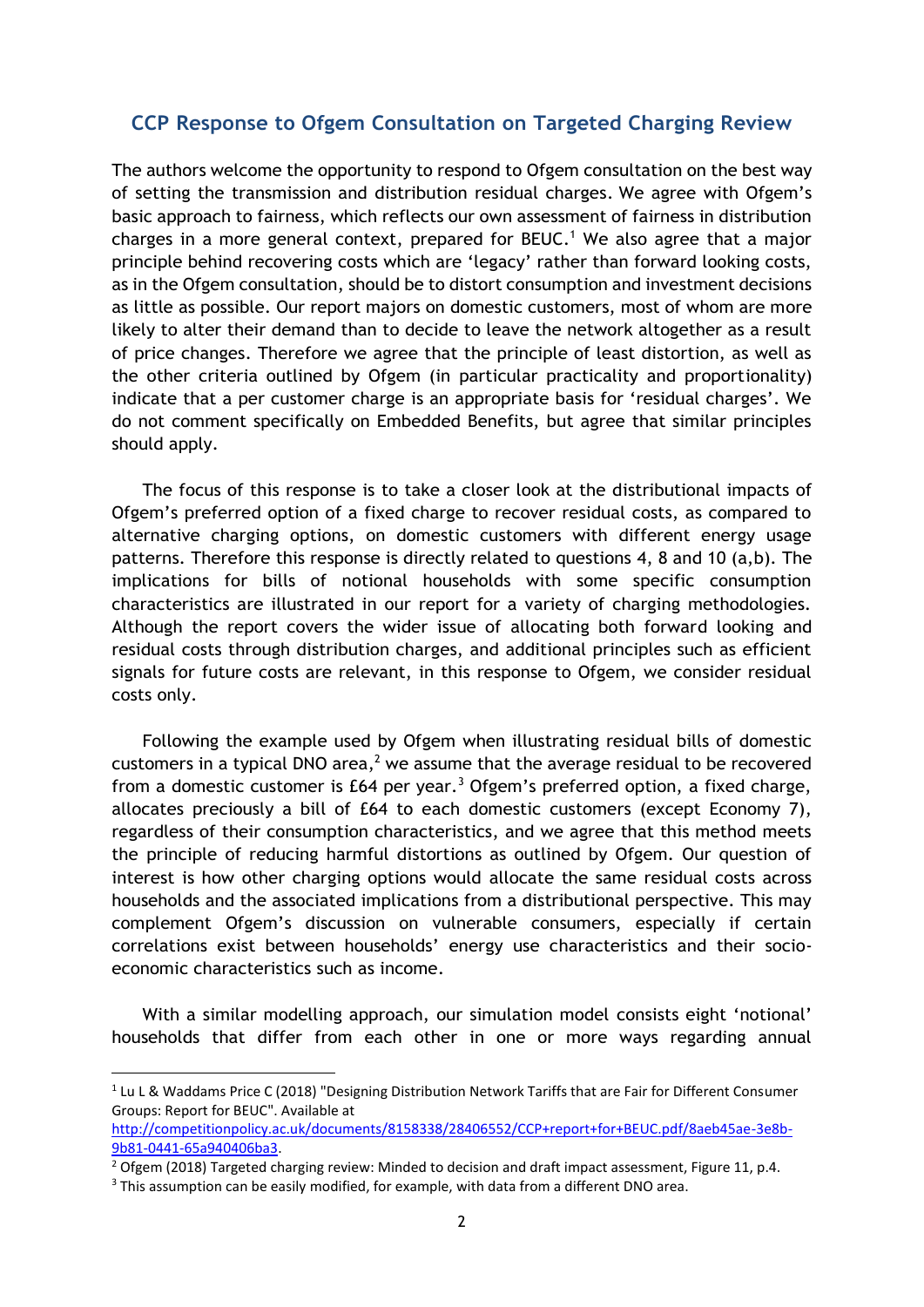contractual capacity (low, average, high), annual (net) consumption (very low, low, average, high), peak time consumption and whether there is any solar system installed.<sup>4</sup> For this response, we have adapted our wider analysis to assign values to consumption levels using figures from Ofgem's analysis.<sup>5</sup> For illustrative purposes, to emphasise the distributional consequences of different charging methodologies, this is based on a static analysis which assumes that demand is constant across the tariffs. It is worth noting that we do not assume a single connection capacity for all households or assume capacity levels and volumetric consumption levels are always positively correlated. Instead, the notional households in our model present different combinations of capacity and consumption levels.

Regarding the charging options, in addition to 'pure' volume-based, capacity-based and fixed charges, we consider hybrid options containing more than one charging components, similar to Ofgem's "Mostly…partially…" charges.<sup>6</sup> These charging options reflect the variety of tariff structures that are currently used in different European countries and the US to recover distribution network costs. For example, in charging distribution network tariffs to domestic customers, Romania currently uses a purely volumetric approach (like that currently applied to residual charges in the UK); while the Netherlands imposes a combination of capacity and fixed charges, with no volumetric element.<sup>7</sup>

Given an average residual bill per customer per year of £64, we simulate the residual bills under other options for the eight notional households. While the selection of households means that each of them represents 12.5% of the population in our model, it should be noted that we do not imply equal weighting of these households, or the bills generated, in the wider population.

Figure 1 presents an overview of how different charging options distribute the same total residual costs to different households, based on an average bill of £64. More specifically, each bar represents a household's bill for recovering residual costs, and each set of bars depicts bills for different households under a single charging option. As we can see, 100F, Ofgem's preferred option, achieves equality in residual bills among domestic customers, by definition; all the other options distribute residual costs according to some measure of system use. We agree with Ofgem that while some may regard charges linked to the use of system as fairer and more justifiable, residual costs are also more easily avoided under these charges, though we have excluded any direct demand response to different tariffs from our analysis. We note the lower bills under usage based charging for the three households in our model with very low net consumption who have installed solar PV.

 $\overline{a}$ 

<sup>&</sup>lt;sup>4</sup> For a detailed summary of household profiles, see Table 1 in Appendices.

<sup>&</sup>lt;sup>5</sup> Frontier Economics (2018) Distributional and wider system impacts of reform to residual charges, Figure 7, p.14.

<sup>&</sup>lt;sup>6</sup> For a detailed summary of charging options, see Table 2 in Appendices.

 $7$  For a summary of key features of distribution network tariffs charged to household in different locations, see Table 3 in Appendices. Also see Section 3.2 in Lu L & Waddams Price C (2018) "Designing Distribution Network Tariffs that are Fair for Different Consumer Groups: Report for BEUC" for detailed case studies. Available at [http://competitionpolicy.ac.uk/documents/8158338/28406552/CCP+report+for+BEUC.pdf/8aeb45ae-3e8b-](http://competitionpolicy.ac.uk/documents/8158338/28406552/CCP+report+for+BEUC.pdf/8aeb45ae-3e8b-9b81-0441-65a940406ba3)[9b81-0441-65a940406ba3.](http://competitionpolicy.ac.uk/documents/8158338/28406552/CCP+report+for+BEUC.pdf/8aeb45ae-3e8b-9b81-0441-65a940406ba3)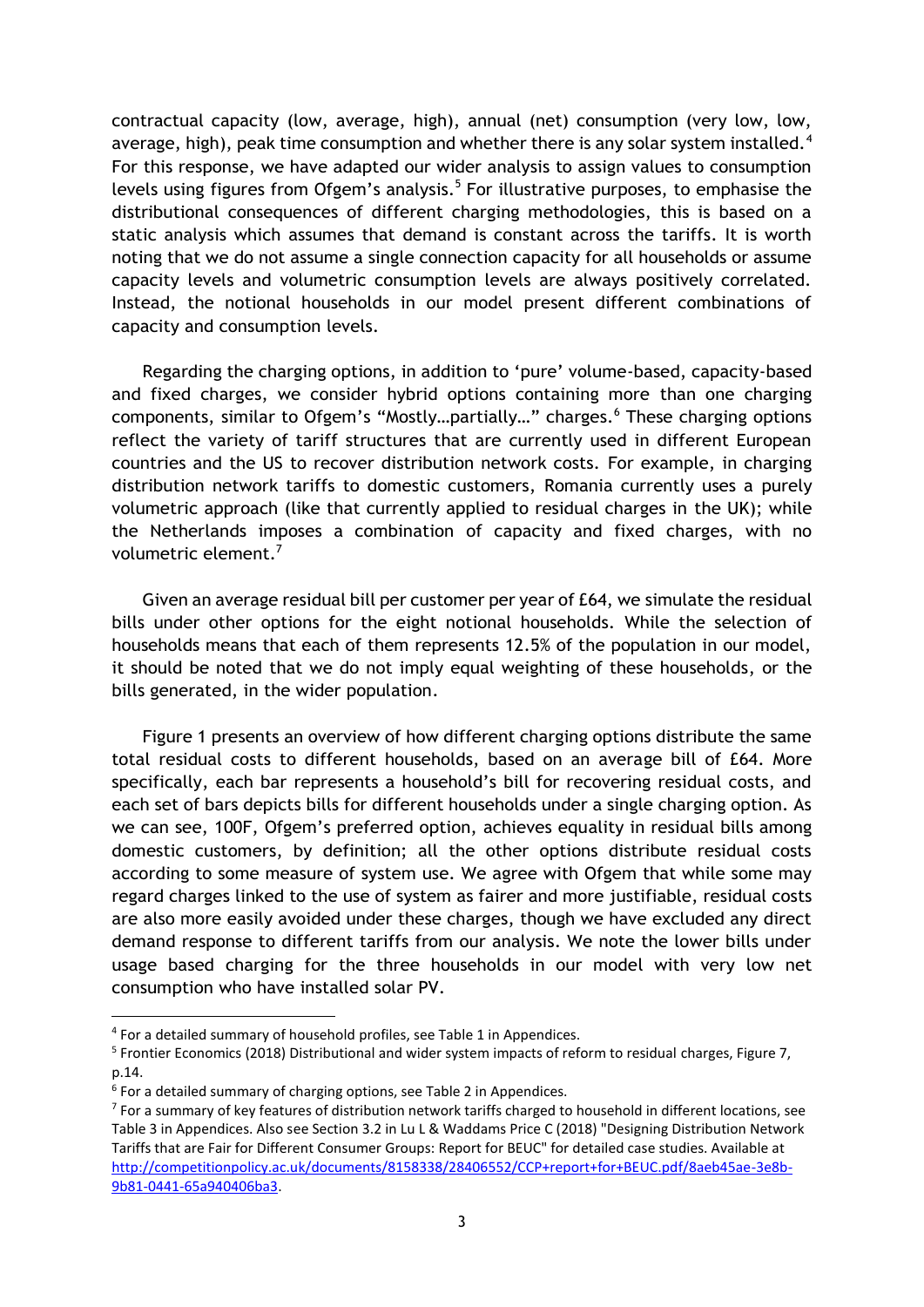

**LL** – low capacity, low consumption; **HL** – high capacity, low consumption; **LH** – low capacity, high consumption; **HH** – high capacity, high consumption; **AA** – average capacity, average consumption; **LvL** – low capacity, very low consumption; **HvL** – high capacity, very low consumption; **LvLf** – low capacity, very low consumption, able to feed into the grid if allowed Figure 1. Residual bills (£) under each charging option





Figure 2. Residual bills (£) for households with solar PV

To take a closer look at these three households with very low volumetric consumption because of their solar PV, we present their residual bills under different charging options in Figure 2. These three households receive the lowest bills under volume-based charging option (100V), which may lead to substantial distributional concerns, as the costs they have 'avoided' are shifted to other consumers who do not benefit from the technology. In this context, we agree that a fixed charge is a desirable option in reducing distortion, as it reduces options for avoiding residual. We also note that capacity-based charges (100C) perform well in reducing distortion, in accordance with Ofgem's second leading option. However, as noted above, the capacity levels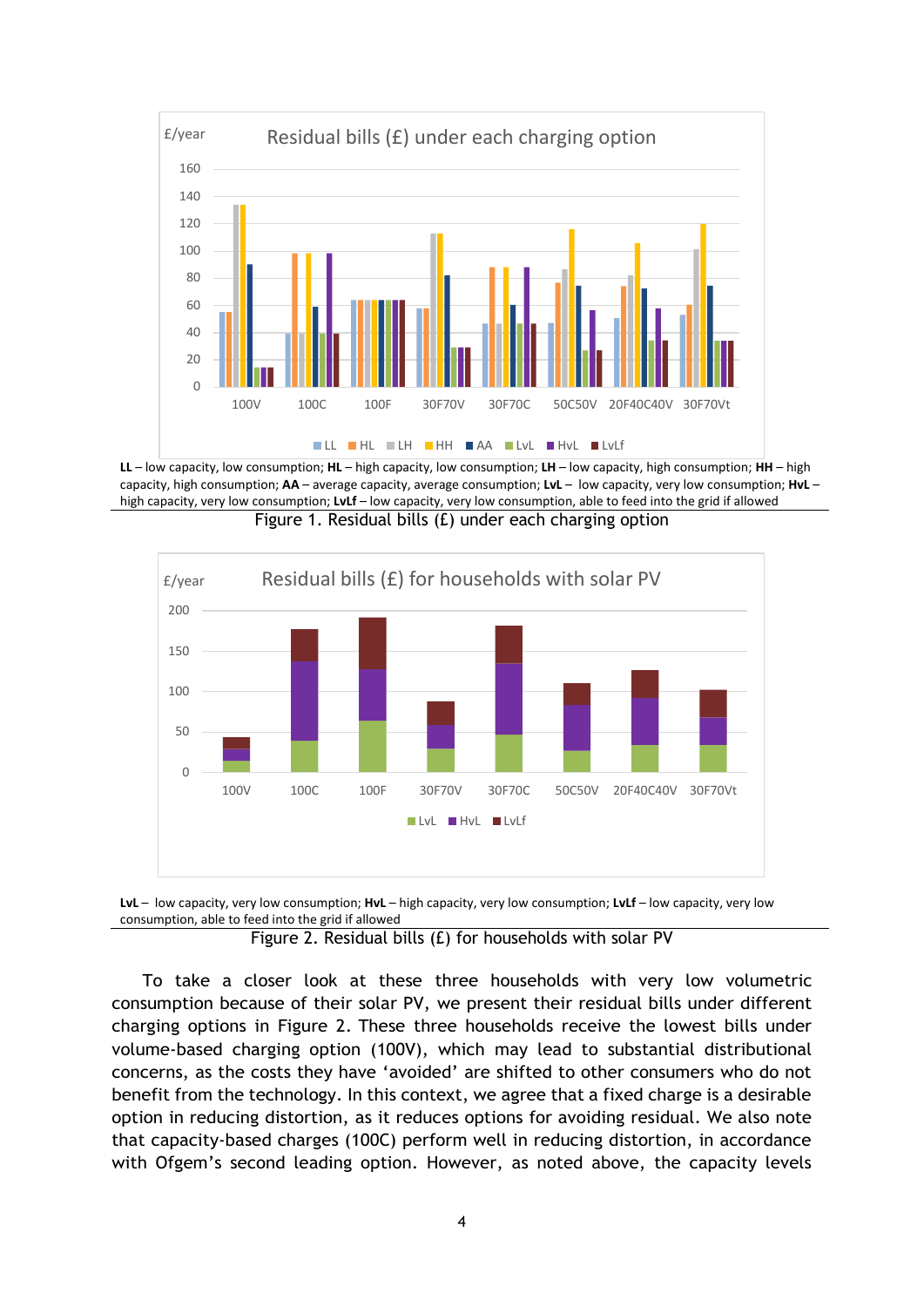featured in our model are not typically correlated with consumption levels. Where capacity bands correlate closely with volume levels, capacity-based charges might perform less well, since they offer more opportunity for avoidance.

Figure 3 shows an alternative way of presenting simulated bills, which is by household. Each set of bars illustrates the residual bills that a household receives under different charging options. This allows the observations of bill implications of different charging options, given customers' specific energy usage characteristics.





Our results are largely consistent with Ofgem's estimates. A fixed compared to a volumetric tariff is likely to increase the residual bill for customers who have the lowest levels of system demand and electricity consumption, while customers with average levels of demand and consumption are likely to benefit from a reduced bill. It is not clear whether this may cause distributional concerns due to vulnerability. While electricity consumption and income are positively correlated, there is considerable variation within each income level, as Ofgem notes. Nevertheless, we note that some hybrid options could also reduce distortion considerably if compared to a baseline of volume-based charging, and they may offer less drastic changes in bills (increase or decrease) than charging options containing a single charging component.

If distributional implication is the main concern, one alternative way to recover residual costs is to use increasing block tariffs, in which most costs may be recovered from high volume users, who are more likely to be those most able to bear them. However such a pricing system has practical difficulties, $^8$  and is not likely to meet the criterion of Ofgem's review.

**.** 

<sup>8</sup> The practical challenges of increasing block tariffs regarding their designs and consumer responses are discussed in depth, albeit in the context of residential water consumption, in Lu L, Deller D, and Hviid M (2018) "Price and Behavioural Signals to Encourage Household Water Conservation: Implications for the UK", *Water*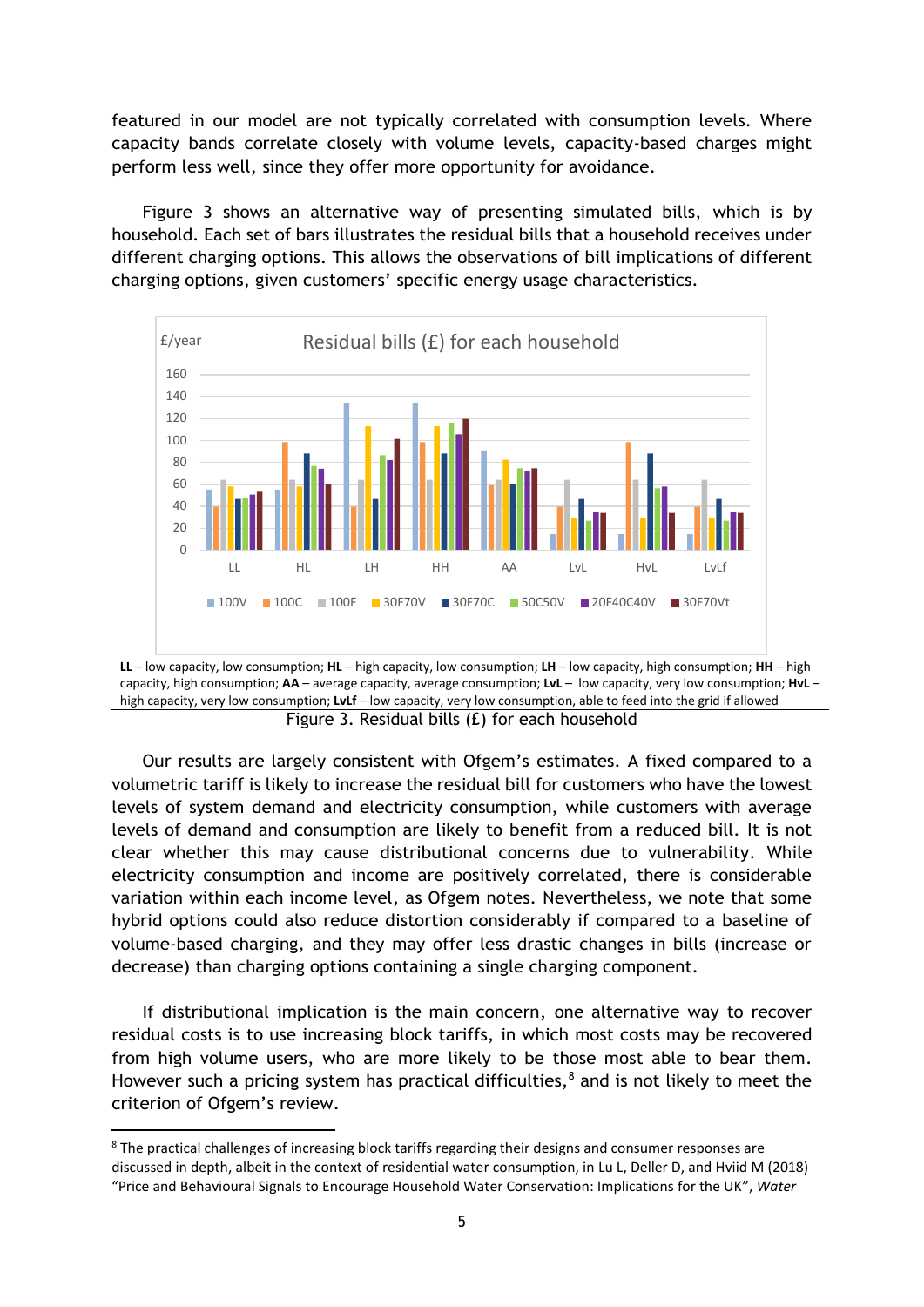#### **Appendices**

| Household<br>abbreviation | Contractual<br>capacity | Volumetric <sup>9</sup><br>consumption | Ratio of<br>consumption (kWh)       | Solar PV  | <b>Amount fed into</b><br>grid |
|---------------------------|-------------------------|----------------------------------------|-------------------------------------|-----------|--------------------------------|
|                           | (kW/year)               | (kWh/year)                             | at peak time                        |           | (kWh/year)                     |
| LL                        | Low                     | Low                                    | 1/2                                 | <b>NO</b> |                                |
|                           | (4)                     | (1900)                                 |                                     |           |                                |
| <b>HL</b>                 | High                    | Low                                    | 2/3                                 | <b>NO</b> |                                |
|                           | (10)                    | (1900)                                 |                                     |           |                                |
| <b>LH</b>                 | Low                     | High                                   | 1/2                                 | NO.       |                                |
|                           | (4)                     | (4600)                                 |                                     |           |                                |
| HH                        | High                    | High                                   | 2/3                                 | <b>NO</b> |                                |
|                           | (10)                    | (4600)                                 |                                     |           |                                |
| AA                        | Average                 | Average                                | 1/2                                 | NO.       |                                |
|                           | (6)                     | (3100)                                 |                                     |           |                                |
| LvL                       | Low                     | Very low                               | $\mathbf{1}$                        | YES       | $\mathbf 0$                    |
|                           | (4)                     | (500)                                  |                                     |           |                                |
| <b>HvL</b>                | High                    | Very low                               | $\mathbf{1}$                        | YES       | $\mathbf 0$                    |
|                           | (10)                    | (500)                                  |                                     |           |                                |
| LvLf                      | Low                     | Very low                               | $\mathbf{1}$                        | YES       | 500                            |
|                           | (4)                     | (500)                                  |                                     |           |                                |
|                           |                         |                                        | <b>Total consumption</b> (kWh/year) |           | 19000                          |

**Total contractual capacity** (kW/year) 52

**Average revenue per household** (€/year) 200

**Total revenue** (€/year) 1600

**LL** – low capacity, low consumption; **HL** – high capacity, low consumption; **LH** – low capacity, high consumption; **HH** – high capacity, high consumption; **AA** – average capacity, average consumption; **LvL** – low capacity, very low consumption; **HvL** – high capacity, very low consumption; **LvLf** – low capacity, very low consumption, able to feed into the grid if allowed

#### Table 1. Notional households<sup>10</sup>

| <b>Tariff scenario</b> | <b>Fixed</b><br>component | Capacity<br>component | Volume<br>component | ToU            |
|------------------------|---------------------------|-----------------------|---------------------|----------------|
|                        | (£/year)                  | (f/kW)                | (£/kWh)             |                |
| <b>100V</b>            | $\overline{\phantom{0}}$  |                       | 100%                | NO.            |
| 100C                   |                           | 100%                  |                     | <b>NO</b>      |
| 100F                   | 100%                      |                       |                     | N <sub>O</sub> |
| 30F70V                 | 30%                       |                       | 70%                 | <b>NO</b>      |
| 30F70C                 | 30%                       | 70%                   |                     | <b>NO</b>      |
| 50C50V                 | -                         | 50%                   | 50%                 | <b>NO</b>      |
| 20F40C40V              | 20%                       | 40%                   | 40%                 | <b>NO</b>      |
| 30F70Vt                | 30%                       |                       | 70%                 | <b>YES</b>     |

Table 2. Stylised charging options<sup>11</sup>

 $\overline{a}$ 

*Resources Management*. Available a[t https://link.springer.com/content/pdf/10.1007%2Fs11269-018-2133](https://link.springer.com/content/pdf/10.1007%2Fs11269-018-2133-z.pdf) [z.pdf.](https://link.springer.com/content/pdf/10.1007%2Fs11269-018-2133-z.pdf)

<sup>&</sup>lt;sup>9</sup> Figures in red are used in Ofgem's analysis, see footnote 5.

<sup>&</sup>lt;sup>10</sup> Adapted from Table 6 in Lu L & Waddams Price C (2018) "Designing Distribution Network Tariffs that are Fair for Different Consumer Groups: Report for BEUC". Available at

[http://competitionpolicy.ac.uk/documents/8158338/28406552/CCP+report+for+BEUC.pdf/8aeb45ae-3e8b-](http://competitionpolicy.ac.uk/documents/8158338/28406552/CCP+report+for+BEUC.pdf/8aeb45ae-3e8b-9b81-0441-65a940406ba3)[9b81-0441-65a940406ba3.](http://competitionpolicy.ac.uk/documents/8158338/28406552/CCP+report+for+BEUC.pdf/8aeb45ae-3e8b-9b81-0441-65a940406ba3)

<sup>&</sup>lt;sup>11</sup> Adapted from Table 7 in Lu L & Waddams Price C (2018) "Designing Distribution Network Tariffs that are Fair for Different Consumer Groups: Report for BEUC". Available at